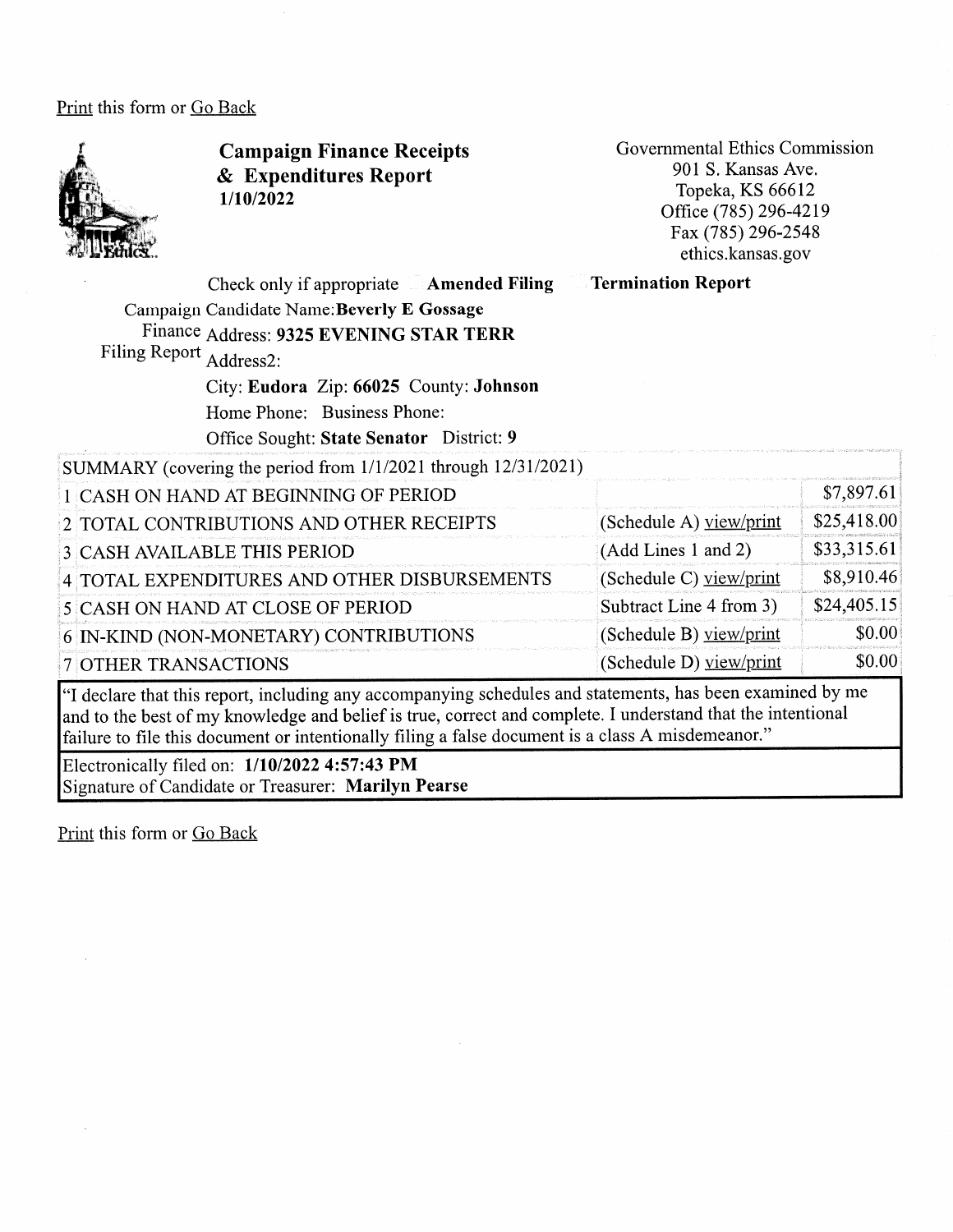$\bar{z}$ 

#### SCHEDULE A

### CONTRIBUTIONS AND OTHER RECEIPTS

Candidate: Beverly E Gossage

| Date     | <b>Name and Address</b><br>of Contributor                                                          | <b>Type of Payment</b>                | Occupation of                               |               |
|----------|----------------------------------------------------------------------------------------------------|---------------------------------------|---------------------------------------------|---------------|
|          |                                                                                                    | Cash, Check, Loan, E-<br>funds, Other | <b>Individual Giving</b><br>More Than \$150 | <b>Amount</b> |
| 12/22/21 | <b>CUPAC OF KANSAS</b><br>901 SW TOPERKA BLVD<br>TOPEKA KS 66612                                   | Check                                 |                                             | \$250.00]     |
| 12/22/21 | KANSAS AUTOMOBILE<br><b>DEALERS</b><br>731 S KANSAS AVE<br>TOPEKA KS 66603                         | Check                                 |                                             | \$250.00]     |
| 12/21/21 | SMILE DIRECT CLUB LLC<br>414 UNION ST<br><b>SUITE 800</b><br>NASHVILLE TN 37219                    | Check                                 |                                             | \$500.00]     |
| 12/20/21 | TELADOC HEALTH INC<br>PAC<br><b>28 LIBERTY SHIP WAY</b><br><b>SUITE 2815</b><br>SAUSALITO CA 94965 | Check                                 |                                             | \$250.00      |
| 12/20/21 | O'NEAL CONSULTING LLC<br>800 SW JACKSON<br><b>SUITE 808</b><br>TOPEKA KS 66612                     | Check                                 |                                             | \$100.00      |
| 12/20/21 | <b>KANSAS BAIL AGENTS</b><br><b>ASSOC PAC</b><br>301 W ASH ST<br>SALINA KS 67401                   | Check                                 |                                             | \$250.00      |
| 12/17/21 | <b>KANSAS DENTAL</b><br>5200 SW HUNTOON ST<br>TOPEKA KS 66604                                      | Check                                 |                                             | \$250.00      |
| 12/16/21 | STRAY DOG PAC OF KS<br>11460 TOMAHAWK CREEK<br><b>PKWY</b><br><b>STE 300</b><br>LEAWOOD KS 66211   | Check                                 |                                             | \$100.00      |
| 12/03/21 | PRAIRIE BAND<br>POTAWATOMI NATION<br>16281 Q ROAD<br>MAYETTA KS 66509                              | Check                                 |                                             | \$250.00      |
| 12/01/21 | KANSAS INDEPENDENT<br>PHARMACY PAC<br>3512 SW FAIRLAWN RD                                          | Check                                 |                                             | \$500.00      |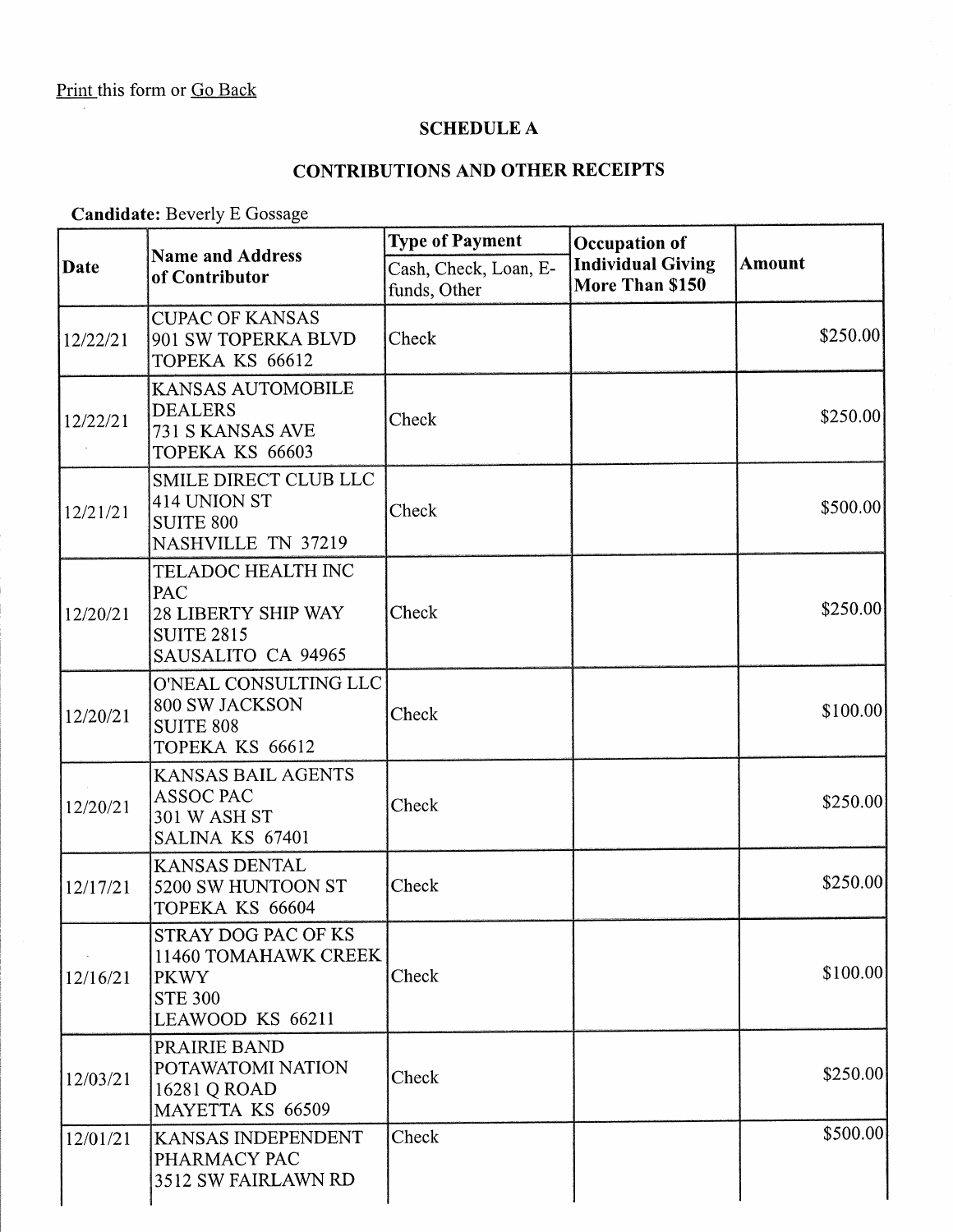|          | <b>STE 300</b><br>TOPEKA KS 66614                                                                                                                          |       |            |
|----------|------------------------------------------------------------------------------------------------------------------------------------------------------------|-------|------------|
| 11/24/21 | <b>BLUE CROSS BLUE</b><br><b>SHIELD KANSAS</b><br>1133 SW TOPEKA BLVD<br>TOPEKA KS 66629                                                                   | Check | \$500.00   |
| 11/17/21 | <b>AMERICAN PROPERTY</b><br><b>CASUALTY INSURANCE</b><br><b>ASSOCIATION</b><br>8700 WEST BRYN MAWR<br><b>AVE</b><br><b>SUITE 1200S</b><br>CHICAGO IL 60631 | Check | \$250.00   |
| 11/17/21 | <b>CVSHEALTH</b><br>1 CVS DR<br>MC287<br>WOONSOCKET RI 2895                                                                                                | Check | \$250.00   |
| 11/16/21 | PAC OF KANSAS<br><b>OPHTHALMOLOGISTS</b><br>10 W PHILLIP RD<br><b>SUITE 120</b><br>VERNON HILLS IL 60061                                                   | Check | \$500.00   |
| 11/15/21 | UNITED HEALTH GROUP<br>PAC<br>1300 L ST NW<br><b>SUITE 200</b><br>WASHINGTON DC 20005                                                                      | Check | \$1,000.00 |
| 11/15/21 | THE BENEFICIENT<br><b>COMPANY GROUP LLC</b><br>325 N SAINT PAUL ST<br><b>SUITE 4850</b><br>DALLAS TX 75201                                                 | Check | \$750.00   |
| 11/15/21 | KANSAS BEVERAGE<br><b>ASSOC</b><br>5845 SW 29TH ST<br>TOPEKA KS 66614                                                                                      | Check | \$500.00]  |
| 11/11/21 | <b>HY-VEE INC EMPLOYEE</b><br>PAC<br>5820 WESTOWN<br><b>PARKWAY</b><br>WEST DES MOINES IA<br>50266                                                         | Check | \$500.00   |
| 11/10/21 | KANSAS AMERICAN<br>FAMILY INSURANCE PAC<br>6000 AMERICAN<br><b>PARKWAY</b><br>MADISON WI 53783                                                             | Check | \$500.00]  |
| 11/10/21 | ELI LILLY AND COMPANY Check<br><b>LILY CORPORATE</b><br><b>CENTER DROP CODE 1870</b><br>INDIANAPOLIS IN 46285                                              |       | \$250.00   |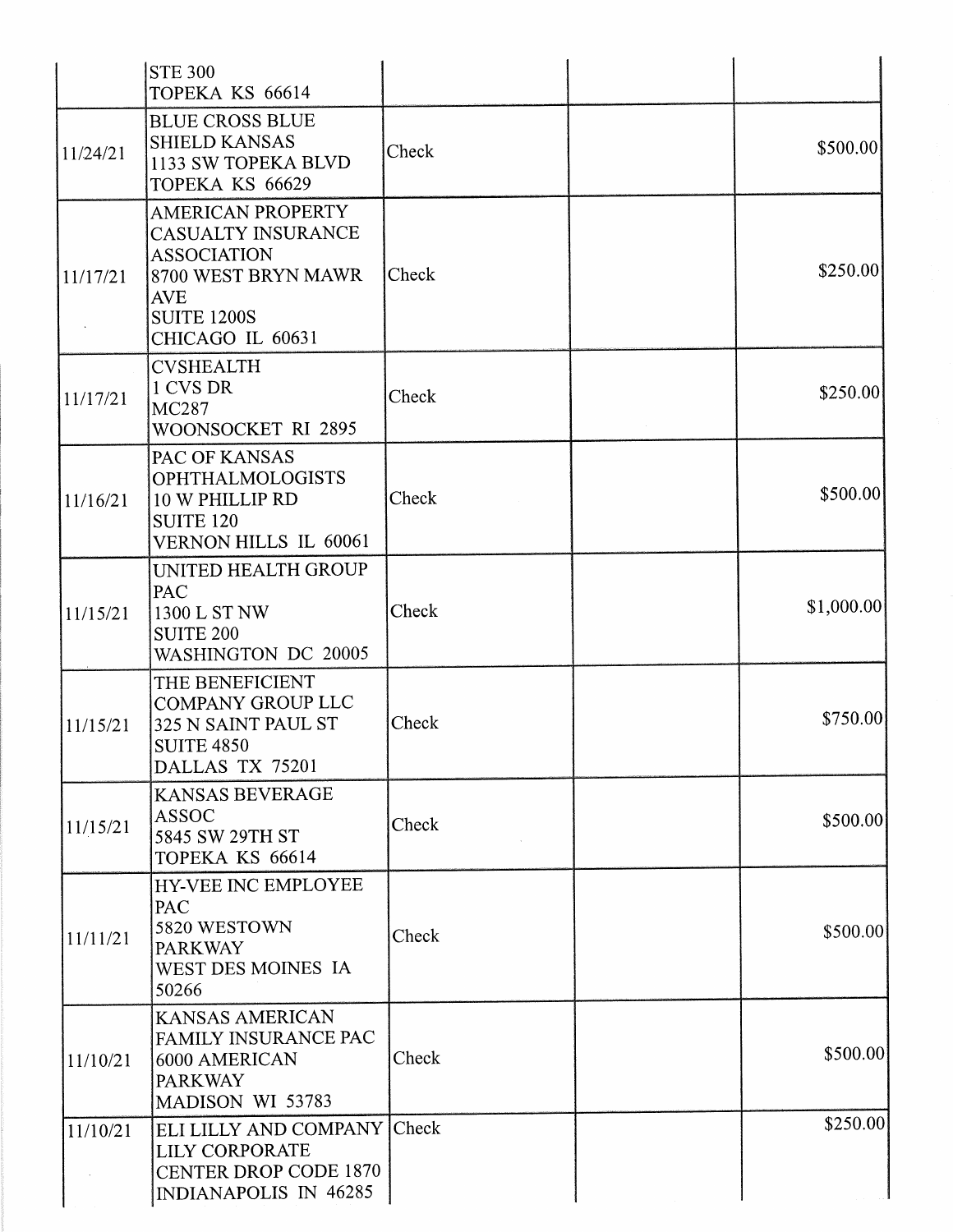| 11/09/21 | <b>LOAN MAX</b><br>3440 PRESTON RIDGE RD<br>ALPHARETTA GA 30005                                     | Check   | \$500.00    |
|----------|-----------------------------------------------------------------------------------------------------|---------|-------------|
| 11/09/21 | <b>SHAWNEE TRIBE</b><br>PO BOX 1447<br>SHAWNEE OK 74802                                             | Check   | \$500.00    |
| 11/04/21 | WEST GARDNER SOLAR<br><b>LLC</b><br>700 UNIVERSE BLVD<br><b>JUNO BEACH FL 33408</b>                 | Check   | \$250.00    |
| 10/27/21 | KANSAS ASSOCIATION<br>OF NURSE ANESTHETISTS<br><b>CRNA PAC</b><br>PO BOX 4006<br>Lawrence KS 66046  | Check   | \$500.00    |
| 10/22/21 | KANSAS INSURANCE PAC<br>PO BOX 55<br>TOPEKA KS 66601                                                | Check   | \$250.00]   |
| 10/21/21 | AT&T<br>565 WAKARUSA DR<br>Lawrence KS 66049                                                        | Check   | \$200.00    |
| 10/14/21 | <b>BLUE CROSS BLUE</b><br><b>SHIELD KANSAS</b><br>1133 SW TOPEKA BLVD<br>TOPEKA KS 66629            | Check   | \$500.00    |
| 10/14/21 | <b>HCA KANSAS GOOD</b><br><b>GOVERNMENT FUND</b><br>550 N HILLSIDE ST<br>WICHITA KS 67214           | Check   | \$500.00    |
| 10/06/21 | <b>CURO MANAGEMENT</b><br><b>LLC</b><br>3527 NORTH RIDGE RD<br>WICHITA KS 67205                     | Check   | \$1,000.00] |
| 10/06/21 | MANAGED CARE WITH<br><b>HEART CO</b><br><b>65 E STATE ST</b><br><b>STE 201</b><br>COLUMBUS OH 43215 | Check   | \$500.00    |
| 09/24/21 | KANSAS REPUBLICAN<br><b>PARTY</b><br>PO BOX<br>TOPEKA KS 66699                                      | E Funds | \$6,518.00  |
| 09/21/21 | PFIZER PAC<br>PO BOX<br>NEW YORK NY 10017                                                           | Check   | \$500.00    |
| 09/10/21 | CIGNA HOLDING CO<br>701 PENNSYLVANIA AVE<br><b>NW</b><br><b>SUITE 720</b><br>WASHINGTON DC 20004    | Check   | \$250.00    |

 $\sim$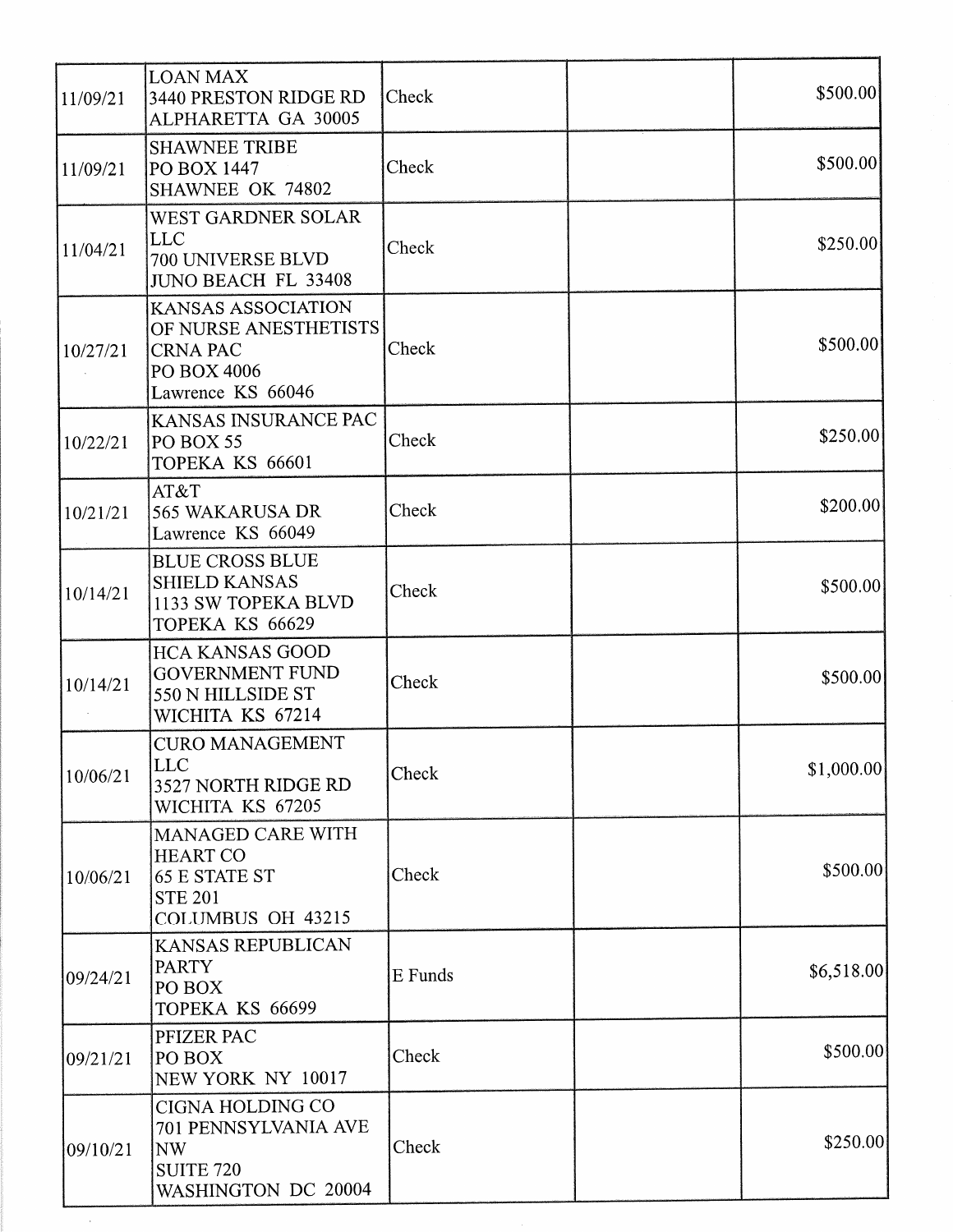| 09/10/21 | MERCK SHARP & DOHME Check                                                                                                              |         |       | \$250.00   |
|----------|----------------------------------------------------------------------------------------------------------------------------------------|---------|-------|------------|
|          | <b>CORP</b><br>2000 GALLOPING HILL RD<br>MAILSTOP K-5 2081<br>KENILWORTH NJ 7033-<br>1310                                              |         |       |            |
| 09/07/21 | WALMART INC<br><b>702 SW 8TH ST</b><br>BENTONVILLE AR 72716                                                                            | Check   |       | \$1,000.00 |
| 09/07/21 | <b>DELTA DENTAL OF</b><br><b>KANSAS</b><br>11300 TOMAHAWK CREEK<br><b>PKWY</b><br><b>SUITE 350</b><br><b>OVERLAND PARK KS</b><br>66211 | Check   |       | \$1,000.00 |
| 09/02/21 | <b>KS STATE FARM</b><br><b>INSURANCE AGENTS PAC</b><br>825 S KANSAS AVE<br><b>SUITE 500</b><br>TOPEKA KS 66612                         | Check   |       | \$500.00   |
| 08/30/21 | MIDWEST HEALTH INC<br>3024 SW WANAMAKER RD<br><b>SUITE 300</b><br>TOPEKA KS 66614                                                      | Check   |       | \$400.00   |
| 08/27/21 | COX COMMUNICATIONS<br><b>INC</b><br>901 S GEORGE<br><b>WASHINGTON BLVD</b><br>WICHITA KS 67211-3901                                    | Check   |       | \$500.00   |
| 08/25/21 | KHCA PAC<br>1100 SW GAGE BLVD<br>PO BOX 4770<br>TOPEKA KS 66604-1761                                                                   | Check   |       | \$500.00]  |
| 08/13/21 | KANSAS CABLE PAC<br>900 S KANSAS AVE<br><b>SUITE 300</b><br>TOPEKA KS 66612                                                            | Check   |       | \$500.00]  |
| 07/29/21 | <b>TMOBILE USA INC</b><br>12920 SE 38TH ST<br><b>BELLEVUE WA 98006</b>                                                                 | Check   |       | \$500.00   |
| 07/01/21 | <b>COMCAST FINANCIAL</b><br><b>AGENCV CORP</b><br>1701 JFK BLVD<br>PHILADELPHIA PA 19103-<br>2838                                      | Check   |       | \$500.00   |
| 04/12/21 | Melissa Hershey<br>301 N Pear St<br>Gardner KS 66030-7811                                                                              | E Funds | Nurse | \$100.00   |
|          | <b>Total Itemized Receipts for Period</b>                                                                                              |         |       | \$25418.00 |

 $\hat{\mathcal{F}}$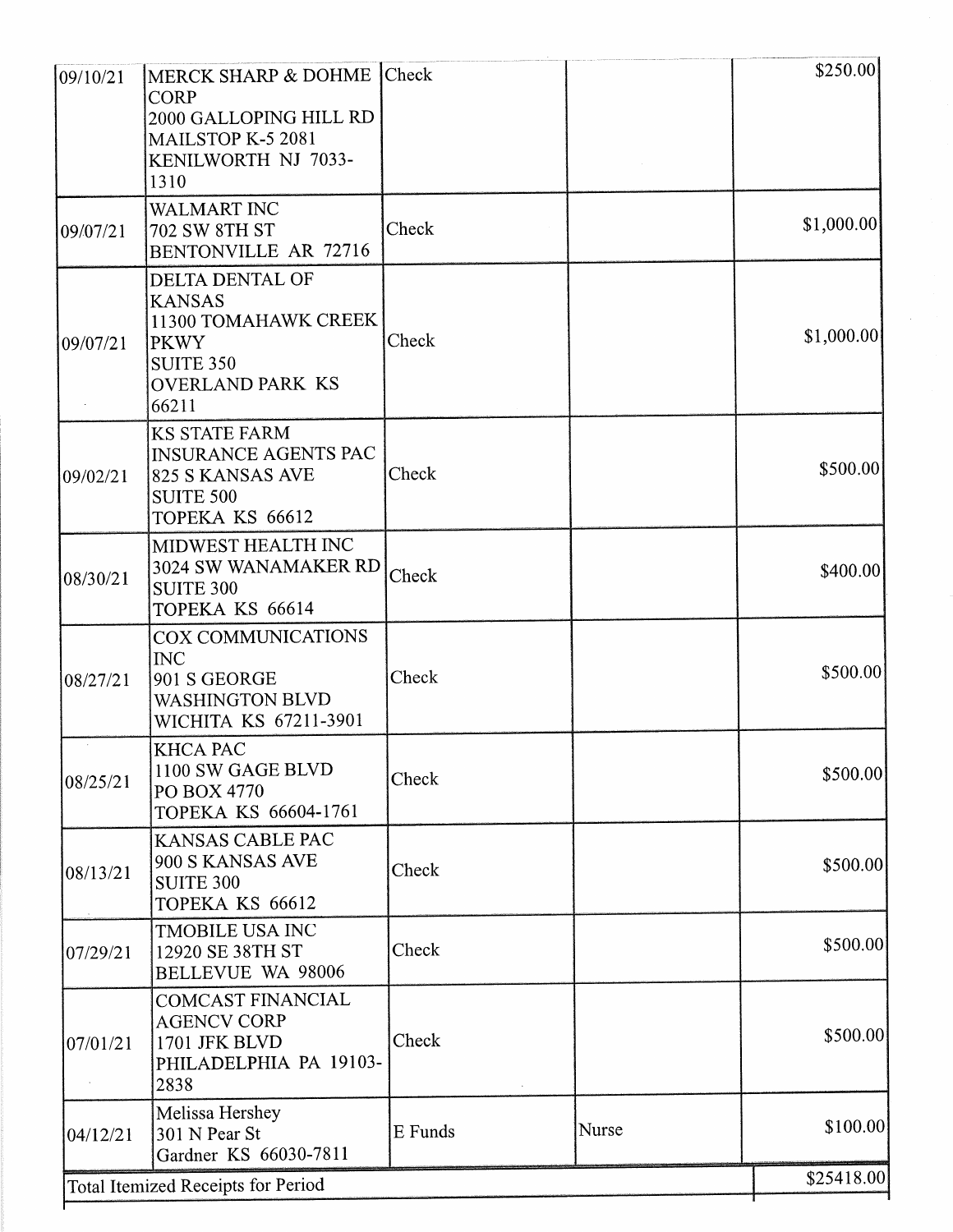| Total Unitemized Contributions (\$50 or less)  | \$0        |
|------------------------------------------------|------------|
| Sale of Political Materials (Unitemized)       |            |
| Total Contributions When Contributor Not Known |            |
| <b>ITOTAL RECEIPTS THIS PERIOD</b>             | \$25418.00 |

Print this form or Go Back

 $\mathcal{L}^{\text{max}}_{\text{max}}$ 

 $\hat{\mathcal{A}}$ 

 $\hat{\mathcal{A}}$ 

 $\bar{\alpha}$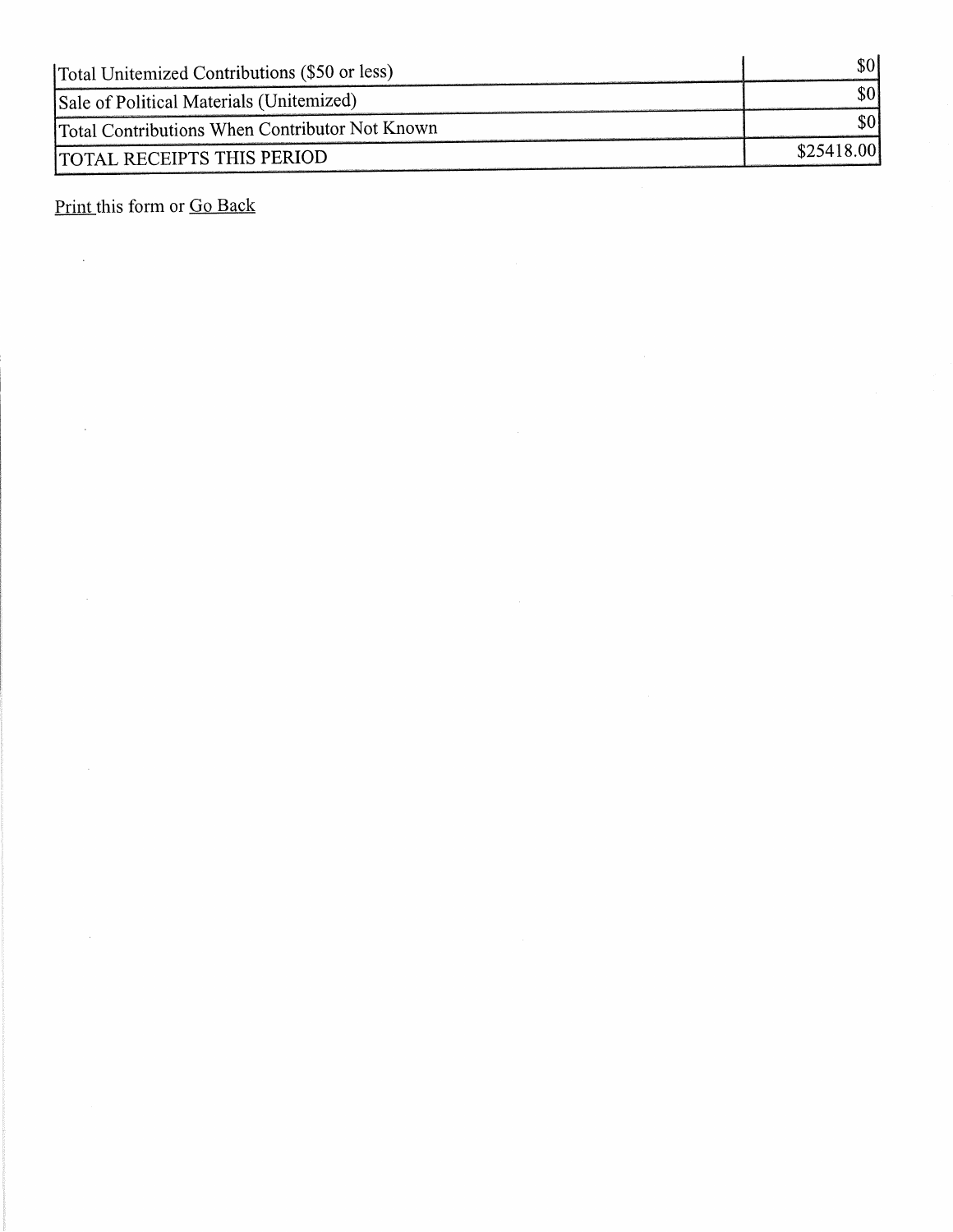$\hat{\mathcal{A}}$ 

#### SCHEDULE C

## EXPENDITURES AND OTHER DISBURSEMENTS

# Candidate: Beverly E Gossage

| <b>Date</b>        | <b>Name and Address</b>                                                     | <b>Purpose of Expenditure</b><br>or Disbursement          | <b>Amount</b> |
|--------------------|-----------------------------------------------------------------------------|-----------------------------------------------------------|---------------|
| 12/23/21           | CONSTANT CONTACT<br>PO BOX<br><b>LAWRENCE KS 66049</b>                      | Electronic/Website Advertising<br>CONSTANT CONTACT        | \$20.00       |
| 11/23/21           | CONSTANT CONTACT<br>PO BOX<br>LAWRENCE KS 66049                             | Electronic/Website Advertising<br>CONSTANT CONTACT        | \$20.00       |
| 11/09/21           | <b>SINGULARIS GROUP</b><br>PO BOX 9265<br>SHAWNEE MISSION KS 66201-<br>1865 | <b>Fundraising Expenses Mailer</b>                        | \$200.00      |
| 10/25/21           | CONSTANT CONTACT<br>PO BOX<br><b>LAWRENCE KS 66049</b>                      | Electronic/Website Advertising<br>CONSTANT CONTACT        | \$20.00]      |
| 10/06/21           | SINGULARIS GROUP<br>PO BOX 9265<br>SHAWNEE MISSION KS 66201-<br>1865        | <b>Fundraising Expenses Mailer</b>                        | \$6,518.00    |
| $\sim$<br>09/23/21 | CONSTANT CONTACT<br>PO BOX<br><b>LAWRENCE KS 66049</b>                      | <b>Electronic/Website Advertising</b><br>CONSTANT CONTACT | \$20.00]      |
| 08/23/21           | CONSTANT CONTACT<br>PO BOX<br>LAWRENCE KS 66049                             | <b>Electronic/Website Advertising</b><br>CONSTANT CONTACT | \$20.00       |
| 07/23/21           | CONSTANT CONTACT<br>PO BOX<br><b>LAWRENCE KS 66049</b>                      | <b>Electronic/Website Advertising</b><br>CONSTANT CONTACT | \$20.00       |
| 07/23/21           | <b>LAWRENCE EMERGENCY</b><br><b>MEDICAL</b>                                 | Fundraising Expenses Treatment for<br>injury              | \$144.68      |